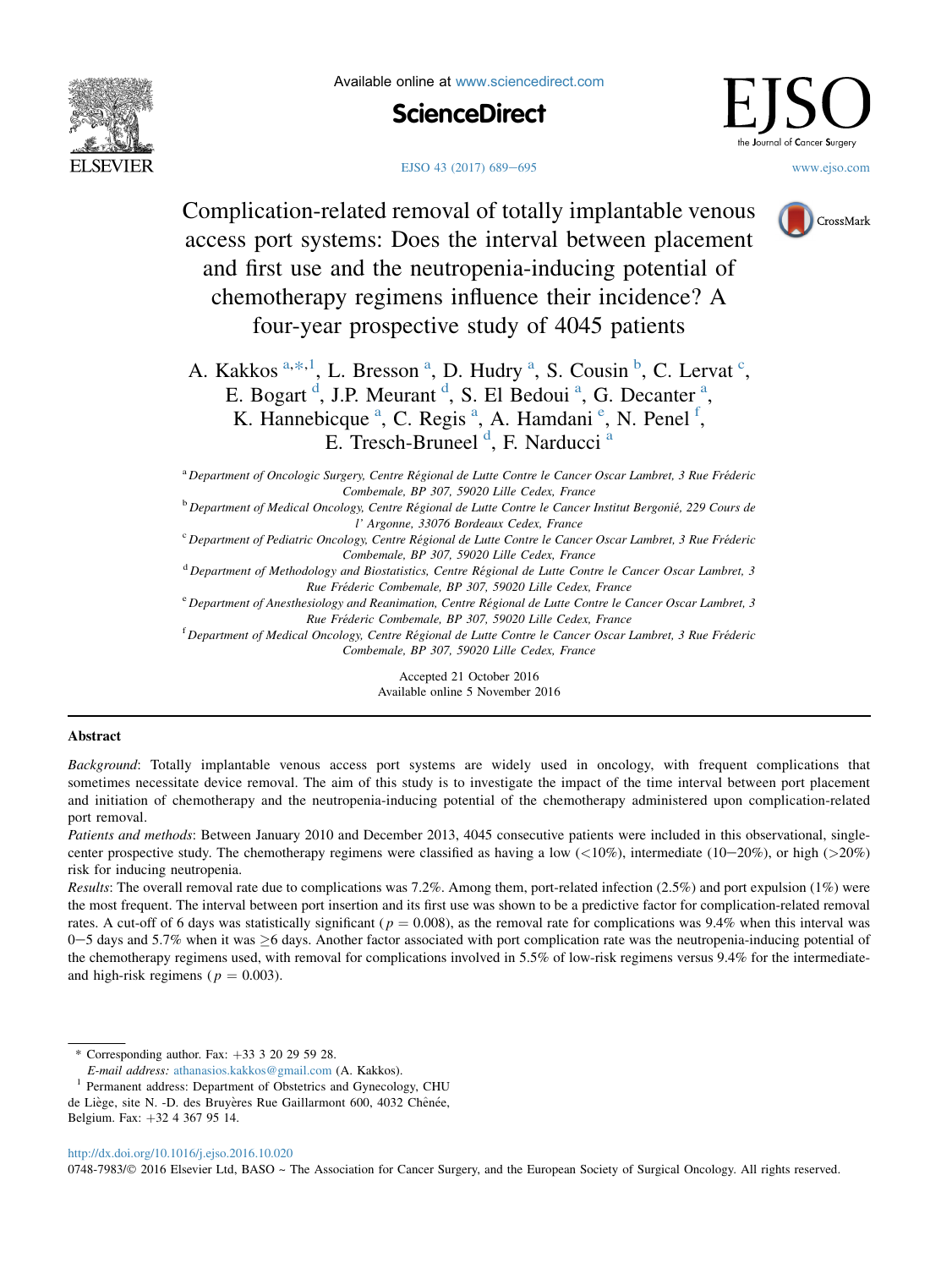Conclusion: An interval of 6 days between placement and first use of the port reduces the removal rate from complications. The intermediate- and high-risk for neutropenia chemotherapy regimens are related to higher port removal rates from complications than low-risk regimens.

2016 Elsevier Ltd, BASO ~ The Association for Cancer Surgery, and the European Society of Surgical Oncology. All rights reserved.

Keywords: Totally implantable venous access port systems; Removal for complications; Interval insertion-first use; Neutropenia-inducing potential of chemotherapy

# Introduction

The use of totally implantable venous access port systems (TIVAPS) has revolutionized the care and quality of life for cancer patients and patients requiring long-term intravenous therapy. They allow for chemotherapy infusion, antibiotic administration, and blood sampling without the need for repeated venipunctures.<sup>[1](#page-6-0)</sup>

Although TIVAPS are generally associated with a lower long-term risk of infection compared with Hickman-type central venous catheters, $\frac{2}{3}$  $\frac{2}{3}$  $\frac{2}{3}$  complications during their placement and long-term use are still a matter of concern. These complications, including infection, catheter fracture, thrombosis, and extravasation,  $3-5$  $3-5$  $3-5$  may necessitate device replacement, resulting in additional patient stress and treatment delays.

Several studies in oncology patients have addressed potential risk factors for TIVAPS-related complications, including the vein catheterized, patient age, gender, and BMI, with somewhat conflicting results. Ozdemir et al. $<sup>6</sup>$  $<sup>6</sup>$  $<sup>6</sup>$ </sup> found that it is safe to start chemotherapy administration the day of TIVAPS insertion. Similarly, Karanlik et al.<sup>[7](#page-6-0)</sup> indicated that the use of the TIVAPS during the first day after its insertion has no effect on the incidence of compli-cations. However, Narducci et al.<sup>[8](#page-6-0)</sup> reported that the interval between the insertion of the TIVAPS and its first use impacted the complication rate, particularly the removal rates, because of confirmed infections and skin disorders, suggesting that an interval of 8 days should be respected.

The aim of this study is to evaluate the impact of the interval between the insertion of TIVAPS and its first use as well as to examine the possible implication of the neutropenia-inducing potential of the chemotherapy regimens used on documented infections and consequent removal rates.

# Patients and methods

## Study design

This was a prospective, observational, non-randomized descriptive study of the insertion and use of TIVAPS in a specialized cancer treatment center. The primary objective was to determine the removal rates due to TIVAPSrelated complications during the 6 months following the

last chemotherapy administration and analyze potential risk factors, such as the TIVAPS insertion-first use interval and the neutropenia-inducing potential of the administered chemotherapy regimens.

#### Inclusion and exclusion criteria

Adult and pediatric patients with documented cancer treated in the Oscar Lambret Regional Anticancer Centre (Lille, France) and requiring long-term venous access were eligible for the study, provided they met none of the specified exclusion criteria. The exclusion criteria were medical contraindications to surgical intervention under local or general anesthesia; history of allergy to lidocaine; clinical evidence of superior vena cava syndrome; clinical, biological, or medication-related contraindication to TI-VAPS placement; geographical, social, or psychological obstacles to the medical follow-up; and inability to provide informed consent.

The study was approved by the Ministry of Education, Research and Technology (Ministère de l'Education Nationale, de la Recherche et de la Technologie) and the National Commission for Computerization and Freedom (Commission Nationale de l'Informatique et des Libertés - CNIL); ethics committee approval was not required in France for this type of observational study. Patients received detailed information about the study, and written informed consent was obtained from all participants.

#### Evaluation criteria

## Incidence of complication-related removals and potential risk factors (primary endpoint)

Likely complications of TIVAPS application comprised documented infection, port expulsion, catheter obstruction, catheter rupture, catheter migration, thrombosis, extravasation of the product injected and local hematoma. Regarding documented infections, we considered any infections related to the TIVAPS, including local (at the insertion site) or systemic infections (bloodstream) that had positive cultures.<sup>[9](#page-6-0)</sup> Any complications related to TIVAPS placement, as well as those necessitating an emergency consultation, were recorded by the surgeon responsible for device insertion. Complications during TIVAPS use were recorded by the medical oncologist during the consultations preceding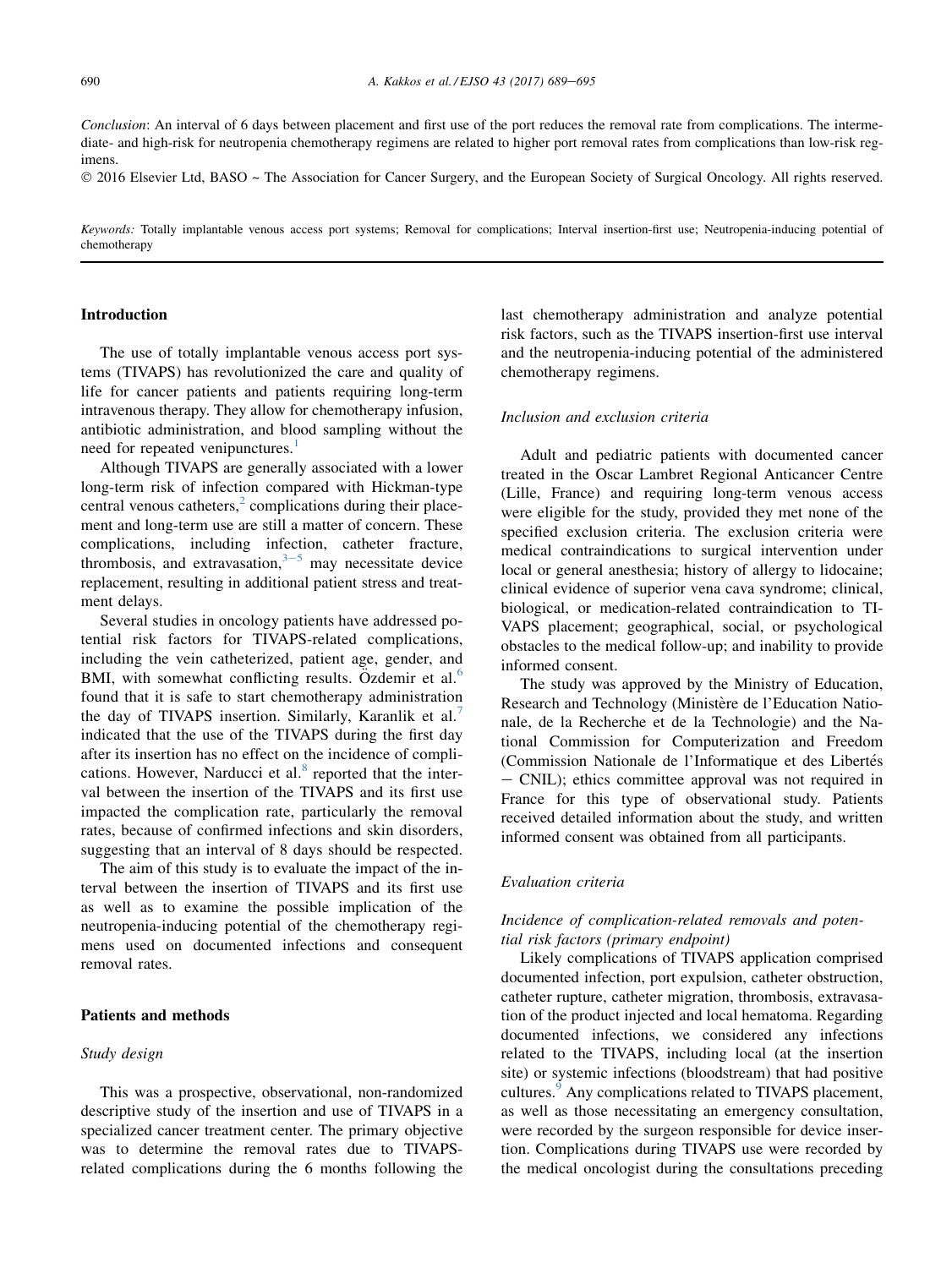each chemotherapy session as well as by the medicosurgical team during monitoring consultations.

Parameters potentially constituting risk factors for complications, including patient characteristics, hygiene, TIVAPS insertion procedure, conditions of use of the TIVAPS, and interval between insertion and first use, were also recorded. The chemotherapy regimens used were classified as having a low risk (lower than 10%), intermediate risk  $(10-20%)$  or high risk (more than 20%) of inducing neutropenia.

### Surgical technique

All the port devices were placed by a senior surgeon.

## Cephalic vein approach

A small inferolateral incision to the clavicle into the deltopectoral region was performed; subcutaneous tissue was dissected down to the fascia overlying the deltopectoral groove, where the cephalic vein was identified.

## External jugular vein approach

A small supraclavicular transverse incision was performed between the sternal and clavicular heads of the sternocleidomastoid muscle, and the incision was deepened cautiously until vein identification.

## Internal jugular vein ultrasound-guided approach

Real-time ultrasound permits the direct visualization needle entry and advancement into the vessel, reducing complication rates.<sup>[10,11](#page-6-0)</sup> After accessing the vein, the use of the Seldinger technique with guidewire, dilator, and peel away sheath was used to catheterize it.

After catheter insertion, its position was checked either radiologically or with an intracavitary electrocardiogram method (Nautilus, Romedex International Srl, Bucharest, Romania). For external and internal jugular approaches, a second incision in the deltopectoral region was used to place the chamber. A subcutaneous tunnel was made to pass the catheter from the cervical incision. Ports were placed in a tight subcutaneous area over the pectoralis fascia, with or without holding sutures. The implanted port was positioned and tested for permeability. Ultimately, the wound was closed in two planes with absorbable monofilament 3/0 sutures.

## Statistical analysis

Characteristics were summarized using descriptive methods: means, standard deviations, medians and ranges were used for continuous parameters, and frequencies and percentages were used for categorical parameters.

The association between the occurrence of TIVAPS complication-related removals and various parameters (age, vascular access, number of venous approaches, interval insertion-first use, neutropenia-inducing chemotherapy) were analyzed using the Chi-square test for categorical variables or Fisher's exact test in the case of small counts. Tests were performed considering overall complications and the most frequent types of complications. The significance level was set to  $p < 0.05$ .

Research of the optimal cut-off for the delay between the insertion of TIVAPS and its first use was performed. Clin-ically relevant cutoff points<sup>[8](#page-6-0)</sup>  $(4 \text{ days}, 5, 6, 7 \text{ and } 8 \text{ days})$ were tested. The significance level was set to  $p < 0.01$  using Bonferroni's correction for multiple testing; the best cutoff points were those for which the minimum significant p-value was obtained.

A multivariate logistic regression was performed. Parameters associated with the occurrence of TIVAPS complication-related removals with  $p < 0.10$  in univariate analysis were included in the multivariate model.

Statistical analysis was performed using Stata v13.1 (StataCorp. 2013. Stata Statistical Software: Release 13. College Station, TX, USA: StataCorp LP).

## Results

## Patient characteristics

A total of 4045 consecutive patients were enrolled between January 2010 and December 2013. The mean age  $(\pm SD)$  at inclusion was 54  $\pm$  16.5 years, and the median age was 57 years (range:  $1-89$ ). All patients were treated for solid tumors.

## **Materials**

The TIVAPS used was a Polysite<sup>®</sup> 3007 Echo (Laboratoires Perouse, France). This device consists of a titanium/ polyoxymethylene mini chamber with a silicon catheter.

#### Choice of venous access

The veins selected initially were primarily the internal (69.2%; 78 missing data) and external jugular vein (23.7%). They were similar when catheterized (internal jugular vein 68.2% and external jugular vein 23.3%; 170 missing data). Catheterization was successful using the first vein selected in 94.8% of the patients (187 missing data) and a second vein in an additional 4.3%.

# Use of the TIVAPS

The median and mean  $(\pm SD)$  interval between the insertion of the TIVAPS and its first use was 8 days (range: 0–180) and 13.8  $\pm$  17.2 days, respectively. In the majority of patients (97.2%), TIVAPS was inserted to facilitate chemotherapy administration.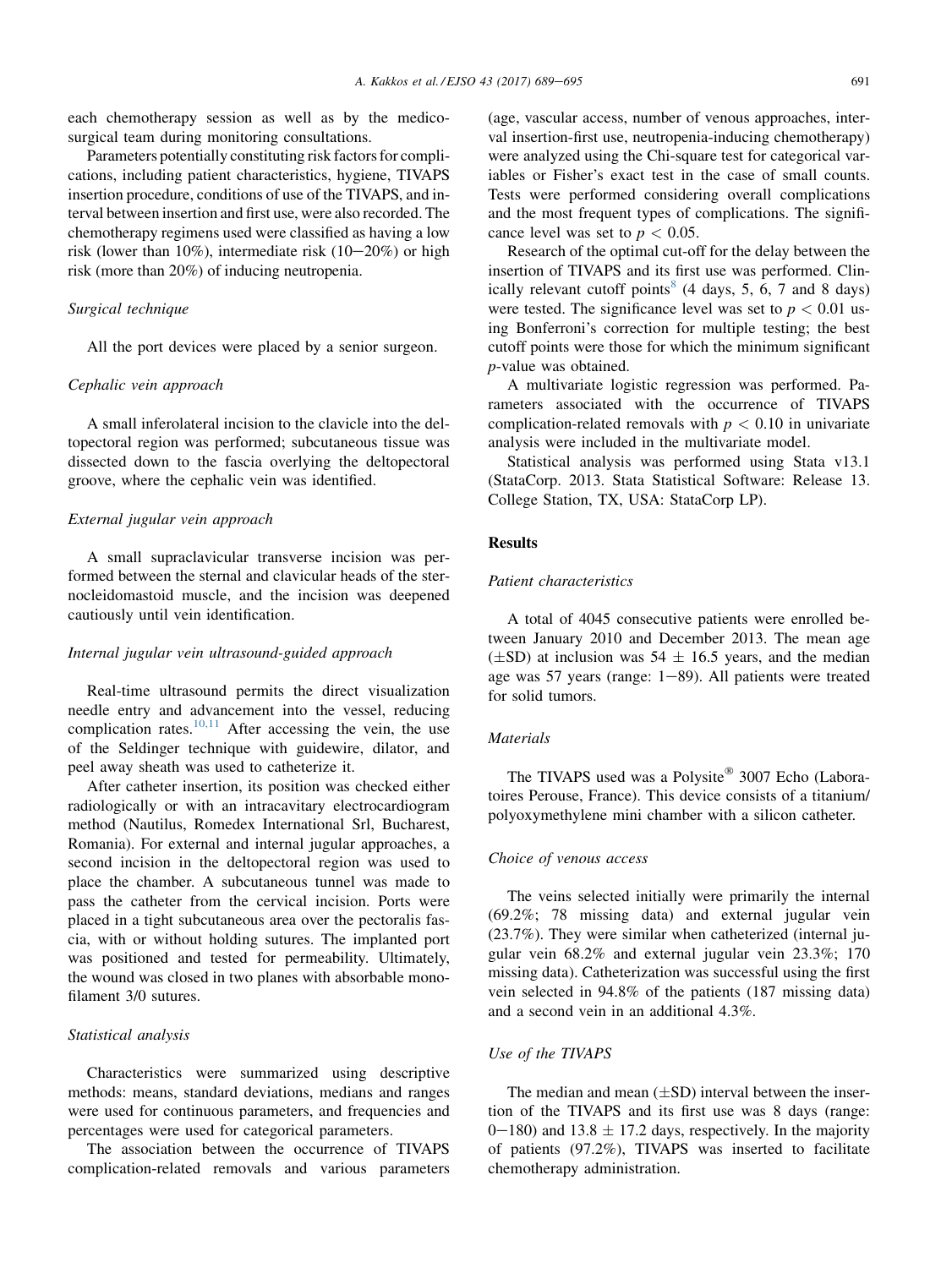### Complication-related removals

TIVAPS removal due to complications and their characteristics are shown in Table 1. Most of the complicationrelated TIVAPS removals (73.4%; 25 missing data) were recorded during the first month from the administration of chemotherapy. The most common complications necessitating the removal of the device less than 1 month from the last chemotherapy administration were documented infections  $(2.5\%)$ , exteriorization of the chamber  $(1\%)$ . drug extravasation (0.4%), and mechanical complications (0.3%). Less common causes for removal were thrombotic accidents (6 cases), migration of the catheter (2 cases), rupture of the catheter (1 case), and local hematoma (1 case). No deaths occurred during the study.

## Risk factors for complication-related removals

#### Univariate analysis

The risk factors for complication-related removals are summarized in [Table 2](#page-4-0). A negative association was found between the age of the patients and TIVAPS removal rates for complications. Removals for complications less than a month from the last chemotherapy administration occurred in 6.3% of patients younger than 50 years old; the respective rate for patients older than 60 years old was 4.4%  $(p = 0.021)$ . No association was shown between the removals for complications and the vein chosen for the insertion of the device. Similarly, the number of different venous approaches attempted for the insertion had no significant impact on the removal rates.

In contrast, we found an association between the interval insertion-first use of the device and the complicationrelated removal rates ([Table 3](#page-4-0)). Although the cut-offs of 4 and 5 days showed no statistical significance, the intervals of 6 and 7 days were significant. The complication-related removal rates were 9.4% when the insertion-first use interval was less than 6 days and 5.7% when this interval was  $\geq 6$  days ( $p = 0.008$ ). Respectively, the removal rates were 8.6% when this interval was  $\geq$ 7 days, versus 5.6% for an interval  $\langle 7 \rangle$  days ( $p = 0.007$ ). More specifically, the only type of complication necessitating the removal of the device, which was influenced by the interval insertion-first use, was documented infection. These infections were more common for patients with an interval insertion-first use of their device of  $\lt 6$  and  $\lt 7$  days (5.4% and 4.8%) compared with those with an interval  $>6$  days and  $>7$  days (2.6% and 2.5%;  $p = 0.005$  and 0.004). The other types of complications leading to the TI-VAPS removal did not differ when considering the interval insertion-first use of the devices.

Regarding the impact of the neutropenia-inducing potential of the chemotherapy regimens used on the TIVAPS complication-related removal rates, we found that the intermediate- and high-risk regimens showed significantly higher removal rates than the low-risk group. In fact, the

| Complication-related TIVAPS removals and their characteristics. |  |  |  |  |  |
|-----------------------------------------------------------------|--|--|--|--|--|
|-----------------------------------------------------------------|--|--|--|--|--|

| <b>Number of insertions</b>    | 4045       |  |  |  |
|--------------------------------|------------|--|--|--|
| Number of removals, $n(\%)$    | 693 (17.1) |  |  |  |
| Reason for removal, $n(\%)$    |            |  |  |  |
| Not precised                   | 9(0.002)   |  |  |  |
| End of treatment               | 394 (9.8)  |  |  |  |
| Complications                  | 290 (7.2)  |  |  |  |
| Interval from last CT, $n$ (%) |            |  |  |  |
| $\leq 1$ month                 | 213 (5.3)  |  |  |  |
| $>1$ month                     | 52(1.2)    |  |  |  |
| Not precised                   | 25(0.6)    |  |  |  |
| Type of complication, $n$ (%)  |            |  |  |  |
| Documented infection           | 100(2.3)   |  |  |  |
| $\leq$ 30 days after insertion | 23(0.7)    |  |  |  |
| $>30$ days after insertion     | 77 (1.9)   |  |  |  |
| Exteriorization of the chamber | 41 $(1.0)$ |  |  |  |
| Mechanical complication        | 14(0.3)    |  |  |  |
| Drug extravasation             | 17(0.4)    |  |  |  |
| Thrombosis                     | 6(0.1)     |  |  |  |
| Rupture of the catheter        | 1(0)       |  |  |  |
| Local hematoma                 | 1(0)       |  |  |  |
| Migration of the catheter      | 2(0)       |  |  |  |
| Suspected infection            | 1(0)       |  |  |  |
| Not precised                   | 35(0.9)    |  |  |  |

low-risk group showed a removal rate of 5.5% in the month following drug administration, whereas the respective rate for the intermediate- and high-risk groups was 9.4% ( $p = 0.003$ ). The documented infections were significantly more common in the intermediate/high-risk group  $(5.1\%)$  compared with the low-risk group  $(2.6\%;$  $p = 0.009$ . Similarly, the chamber exteriorizations were significantly higher for the intermediate/high, neutropenia-inducing group (2.3%) than for the low-risk group (1%;  $p = 0.032$ ). An interval between insertion of the TIVAPS and first use  $\geq 6$  days had the same impact on removal rates for infectious complications for both groups. For the low-risk group, respecting the 6-day interval resulted in 2.4% removals for infections; in contrast, a first use sooner than 6 days showed a respective rate of 5.7% ( $p = 0.012$ ). For the intermediate/high, neutropenia-inducing group, an interval of insertion-first use  $\geq 6$  days resulted in 4.1% removals due to infection; when this interval was shorter than 6 days, the removals for infection reached 13% ( $p = 0.02$ ). Among the low risk for neutropenia chemotherapy group, 5.6% (159/ 2832) were initiated with an interval of less than 6 days after the TIVAPS insertion, whereas for the intermediatehigh risk group, 10.5% (46/439) were initiated sooner than this interval ( $p < 0.001$ ).

#### Multivariate analysis

A multivariate logistic regression was performed for overall complication-related removals and documented infection-related removals; however, the frequencies of other type of complications were not sufficient to allow multivariate analysis. Parameters associated with the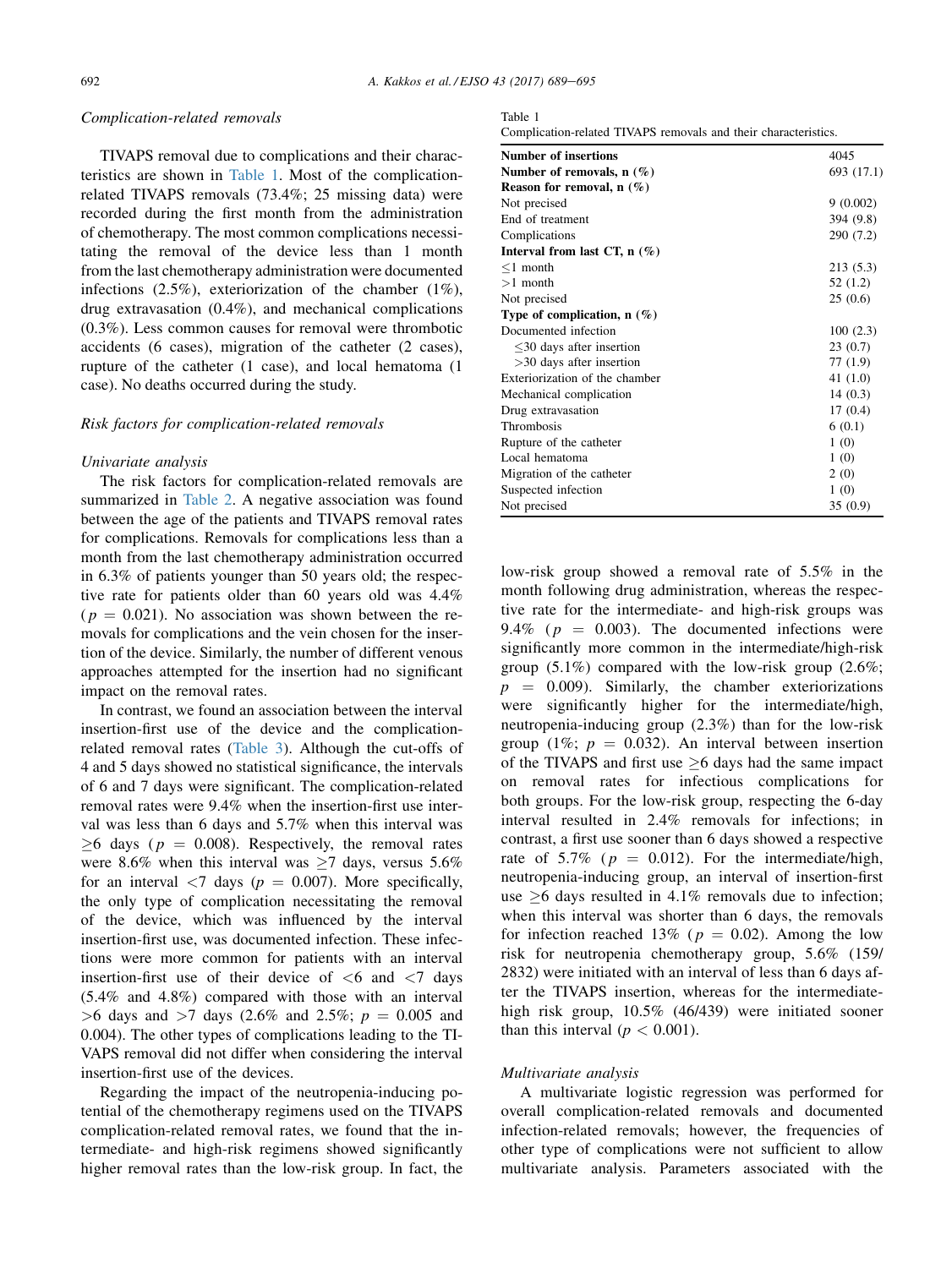<span id="page-4-0"></span>

| Table 2                                                |  |  |  |
|--------------------------------------------------------|--|--|--|
| Complication-related TIVAPS removals and risk factors. |  |  |  |

| Univariate analysis               | insertions | removals<br>n | Number of Number of Removal for<br>complication $\leq 1$ month<br>from last CT |      |                    | Documented infection |         |                    | Exteriorization of the chambe |         |                   |
|-----------------------------------|------------|---------------|--------------------------------------------------------------------------------|------|--------------------|----------------------|---------|--------------------|-------------------------------|---------|-------------------|
|                                   | n          |               | n                                                                              | $\%$ | $p$ -Value         | $\mathbf n$          | $\%$    | $p$ -Value         | n                             | $\%$    | $p$ -Value        |
| Age                               |            |               |                                                                                |      |                    |                      |         |                    |                               |         |                   |
| $<$ 50 y                          | 1242       | 256           | 78                                                                             | 6.3% | $0.055^{\rm a}$    | 40                   | 3.30%   | $0.041^a$          | 15                            | 1.2%    | $0.41^{\rm a}$    |
| $50 - 60$ y                       | 1233       | 230           | 67                                                                             | 5.4% | $0.035^{b}$        | 32                   | 2.60%   | $0.025^{b}$        | 12                            | 1.0%    | $0.54^{b}$        |
| >60 y                             | 1564       | 203           | 68                                                                             | 4.4% | 0.021 <sup>c</sup> | 28                   | 1.80%   | 0.018 <sup>c</sup> | 14                            | $0.9\%$ | 0.41 <sup>c</sup> |
| <b>Venous access</b>              |            |               |                                                                                |      | 0.10               |                      |         | 0.71               |                               |         | 0.43              |
| CV <sup>d</sup>                   | 304        | 48            | 11                                                                             | 3.6% |                    | 6                    | 2.0%    |                    |                               | 0.3%    |                   |
| $EJV^e$                           | 904        | 195           | 39                                                                             | 4.3% |                    | 21                   | 2.3%    |                    | 8                             | 0.9%    |                   |
| $\text{UV}^{\text{f}}$            | 2643       | 422           | 152                                                                            | 5.8% |                    | 70                   | 2.7%    |                    | 31                            | 1.2%    |                   |
| Number of venous approaches       |            |               |                                                                                |      | 0.63               |                      |         | 0.64               |                               |         | 0.27              |
|                                   | 3658       | 635           | 193                                                                            | 5.3% |                    | 90                   | 2.5%    |                    | 40                            | 1.1%    |                   |
| >2                                | 200        | 34            | 9                                                                              | 4.5% |                    | 6                    | $3.0\%$ |                    | $\Omega$                      | $0.0\%$ |                   |
| Neutropenia-inducing chemotherapy |            |               |                                                                                |      | 0.003              |                      |         | 0.009              |                               |         | 0.032             |
| Low $(< 10\%)$                    | 2832       | 496           | 156                                                                            | 5.5% |                    | 74                   | 2.6%    |                    | 29                            | 1.0%    |                   |
| Intermediate—high $(>10\%)$       | 439        | 102           | 41                                                                             | 9.4% |                    | 22                   | 5.1%    |                    | 10                            | 2.3%    |                   |

<sup>a</sup> Test for age <50 years old versus  $\geq$ 50 years old.

Test for age  $\leq 60$  years old versus  $\geq 60$  years old. <sup>6</sup> Test for age <60 years old versus  $\geq$ 60 years old.<br><sup>c</sup> Test for age <50 years old versus  $\geq$ 60 years old.

 $\sigma$ <sup>d</sup> Cephalic vein.<br>
<sup>e</sup> External jugular vein.

f Internal jugular vein.

## Table 3

Optimal cut point for interval insertion-first TIVAPS use.

| Univariate analysis                | Number of<br>insertions | Number of<br>removals<br>n | Removal for complication $\leq 1$<br>month from last CT |         |                         |             | Documented infection |                         |    | Exteriorization of the chamber |                         |  |
|------------------------------------|-------------------------|----------------------------|---------------------------------------------------------|---------|-------------------------|-------------|----------------------|-------------------------|----|--------------------------------|-------------------------|--|
|                                    | n                       |                            | n                                                       | $\%$    | $p$ -Value <sup>a</sup> | $\mathbf n$ | $\%$                 | $p$ -Value <sup>a</sup> | n  | $\%$                           | $p$ -Value <sup>a</sup> |  |
| <b>Interval insertion-first CT</b> |                         |                            |                                                         |         |                         |             |                      |                         |    |                                |                         |  |
| $<$ 4 days                         | 189                     | 39                         | 18                                                      | 9.5%    | 0.041                   | 8           | 4.3%                 | 0.25                    | 3  | 1.6%                           | 0.49                    |  |
| $>4$ days                          | 3311                    | 603                        | 194                                                     | 5.9%    |                         | 92          | 2.8%                 |                         | 38 | 1.2%                           |                         |  |
| $<$ 5 days                         | 235                     | 47                         | 22                                                      | 9.4%    | 0.027                   | 12          | 5.2%                 | 0.032                   | 3  | 1.3%                           | 0.75                    |  |
| $>5$ days                          | 3265                    | 595                        | 190                                                     | 5.8%    |                         | 88          | 2.7%                 |                         | 38 | 1.2%                           |                         |  |
| $<$ 6 days                         | 319                     | 67                         | 30                                                      | 9.4%    | 0.008                   | 17          | 5.4%                 | 0.005                   | 4  | $1.3\%$                        | 0.79                    |  |
| $>6$ days                          | 3181                    | 575                        | 182                                                     | 5.7%    |                         | 83          | 2.6%                 |                         | 37 | 1.2%                           |                         |  |
| $<$ 7 days                         | 548                     | 108                        | 47                                                      | 8.6%    | 0.007                   | 26          | 4.8%                 | 0.004                   | 9  | 1.7%                           | 0.26                    |  |
| $>7$ days                          | 2952                    | 534                        | 165                                                     | 5.6%    |                         | 74          | 2.5%                 |                         | 32 | 1.1%                           |                         |  |
| $< 8$ days                         | 1388                    | 275                        | 96                                                      | $6.9\%$ | 0.09                    | 51          | 3.7%                 | 0.019                   | 19 | 1.4%                           | 0.42                    |  |
| $>8$ days                          | 2112                    | 367                        | 116                                                     | 5.5%    |                         | 49          | 2.3%                 |                         | 22 | 1.1%                           |                         |  |

<sup>a</sup> Significance level is set to  $p < 0.01$  (Bonferroni correction for multiple testing).

occurrence of removals with  $p < 0.10$  in univariate analysis were included in the multivariate model: age, neutropeniainducing chemotherapy potential, interval between insertion and first use of TIVAPS. There were no significant interactions between these parameters. Two models were performed including interval insertion-first use categorized as  $\lt 6$  days/ $\geq 6$  days (model 1) or as  $\lt 7$  days/ $\geq 7$  days (model 2).

Overall complication-related removals were significantly associated with the neutropenia-inducing potential of chemotherapy (model 1:  $OR = 1.65$  (CI 95%: 1.14-2.38),  $p = 0.007$ ; model 2: OR = 1.61 (CI 95%: 1.11–2.33),  $p = 0.012$  and to the interval between insertion and first chemotherapy administration (model 1: OR =  $0.57$  (CI 95%: 0.35-0.92),  $p = 0.024$ ; model 2: OR =  $0.67$  (CI 95%: 0.46-0.98),  $p = 0.039$ ), whereas age was not significant.

Documented infection-related removals were significantly associated with the delay between insertion and first CT administration (model 1: OR  $= 0.38$  (CI 95%: 0.21-0.68),  $p = 0.001$ ; model 2: OR = 0.50 (CI 95%: 0.31–0.82),  $p = 0.006$  and with the neutropeniainducing potential of chemotherapy in model 1  $(OR = 1.70$  (CI 95%: 1.03–2.80),  $p = 0.039$ ) but not in model 2 (OR = 1.62 (CI 95%: 0.98-2.69),  $p = 0.06$ ). Age was not significant in both models.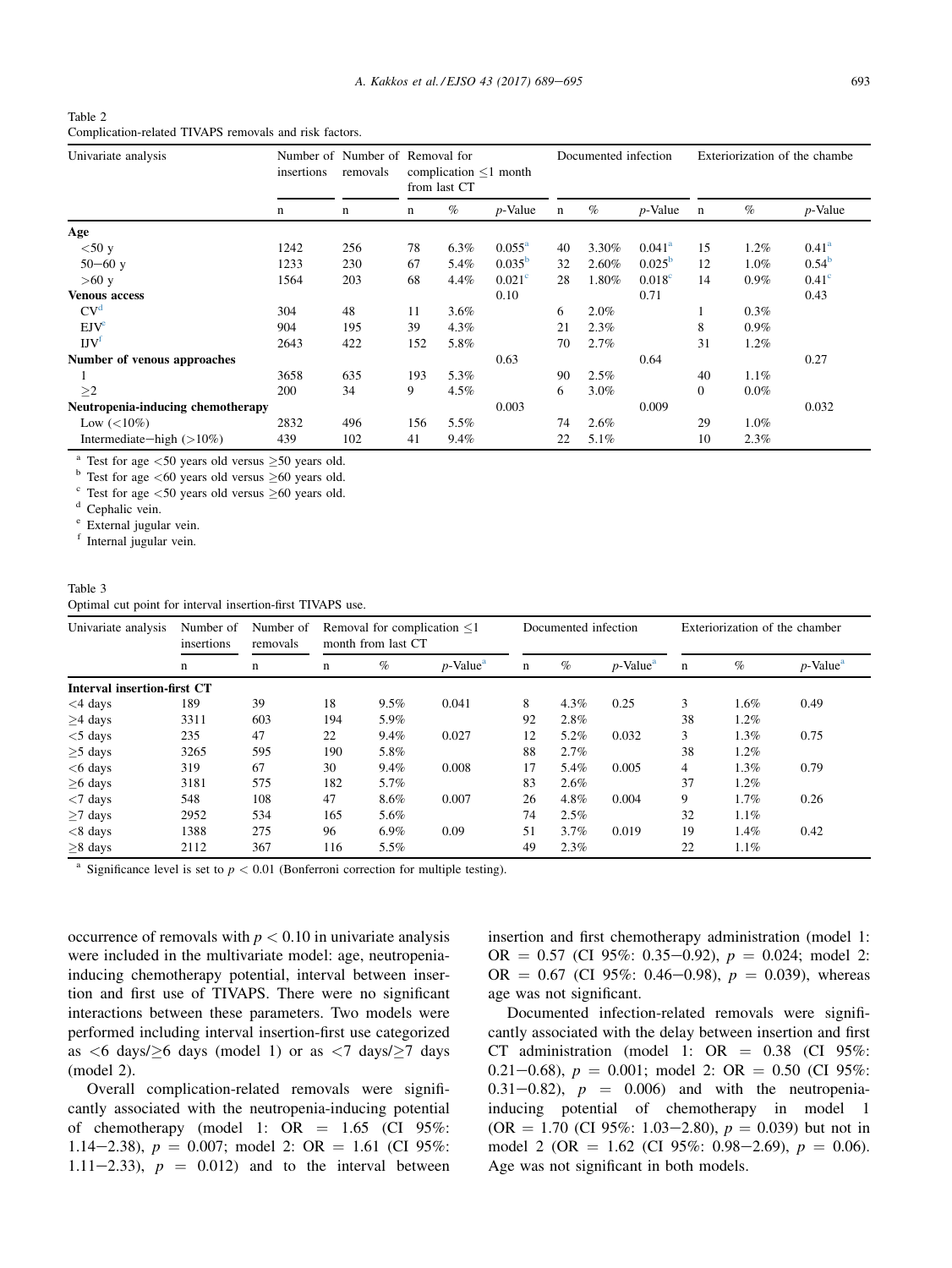## Discussion

## Incidence of TIVAPS complication-related removals

The rate of device removal for complications in our study (7.2%) was comparable with the results of Ignatov et al.<sup>[12](#page-6-0)</sup> (8%). Higher rates have been reported by Ji et al.<sup>[13](#page-6-0)</sup> (15.25%), Seok et al.<sup>[14](#page-6-0)</sup> (17%), and Biacchi et al.<sup>[15](#page-6-0)</sup> (30,2%). Lower rates of catheter removals were found by Biffi et al.<sup>[16](#page-6-0)</sup> (1.8%).

### Risk factors for complication-related removals

The age of the patients represents a risk factor in our study for the risk of TIVAPS removal due to complications in the univariate analysis; however, in the multivariate model, it does not represent a significant factor, constituting a confounding factor. Literature findings concerning the impact of age on TIVAPS removals for complications is controversial, with some studies<sup>[12,14](#page-6-0)</sup> showing no correlation between them, whereas others<sup>2,13</sup> reported that the younger age represents a risk factor for infections. In our study, the veins catheterized the most were the internal and external jugular veins, with the choice of vascular access not impacting the complication rates and the subsequent port removals. We had very few cases of subclavian vein access (15 patients; 0.4%) traditionally used for TIVAPS placement, but it was associated with higher early and late morbidity. $12,17$ 

The factor most associated with the TIVAPS removal rates for complications in our study was the interval between the insertion of the device and its first use. The complication rate (especially infectious morbidity) was higher when this interval was shorter than 6 days, leading to significantly higher removal rates. However, literature data are scarce, and evidence is controversial. In 2009, Ozdemir et al. $<sup>6</sup>$  $<sup>6</sup>$  $<sup>6</sup>$  reported in a study of 180 patients who the</sup> early use of port devices  $(1-4)$  h after insertion) was as safe as late use, in terms of early and late morbidity. In contrast, in a prospective study of 815 patients, Narducci et al.<sup>[8](#page-6-0)</sup> suggested that an insertion-first use interval of at least 8 days may reduce the incidence of complications and the need for premature removal. In 2015, Karanlik et al. reported in a 1315-patient observational study that the delayed first use of the port devices has no effect on the complication rate. The study compared the incidence of complications between two groups; the first group consisting of patients whose TIVAPS were used in less than 24 h from the insertion, and the second group included patients with the first use of TIVAPS after the first 24 h from the insertion. However, we note that the median time to first port use of the second group was the fourth day after insertion, whereas in our study, the respective interval was 8 days. Our later first TIVAPS use could explain the statistically significant difference of removals due to complications found for the delayed first use of the device, as our threshold of 6 days was longer than Karanlik's delayed group first use interval of 4 days.

The other factor associated with higher port removal rates for complications was the neutropenia-inducing potential of the chemotherapy regimens administered. We found that the intermediate/high-risk regimens for inducing neutropenia had significantly higher TIVAPS removal rates than the low-risk regimens ( $p = 0.003$ ). The most common complication motivating port removals is infection, with the intermediate/high risk for the neutropenia chemotherapy group showing higher infection rates than the low-risk group ( $p = 0.009$ ). To the best of our knowledge, this relationship has not been reported directly by other studies and warrants further investigation. However, some studies<sup>[2,13](#page-6-0)</sup> have shown that hematogenous malignancies, which necessitate more aggressive chemotherapy and consequently more frequent treatment-induced neutropenia, are correlated with higher TIVAPS infection rates and therefore port removals.

The strength of this study was the evaluation of a large population ( $N = 4045$ ), which enabled a multivariate logistic regression analysis with interaction testing to minimize confounding issues. However, the main weakness was that data collection is not dedicated in clinical research, so there was a limited control of the quality and coherence of data. Furthermore, another weakness was the existence of some missing data.

## Conclusions

The results of our study suggest that adherence to a 6 day interval between the insertion and first use of TIVAPS for the administration of chemotherapy may reduce port removal rates due to complications and especially infectious morbidity. Furthermore, the neutropenia-inducing potential of the chemotherapy regimens administered affects the TIVAPS removal rates because intermediate- and high-risk regimens for post-treatment neutropenia have significantly higher port removal rates than low-risk regimens.

### Role of the funding source

The study was partially funded by Perouse Medical, a company that manufactures implantable venous access port systems. This funding was used to remunerate the clinical research personnel involved in the project.

## Conflict of interest

The authors declare that they have no financial or personal relationships with other people or organizations that could have inappropriately influenced or biased their work.